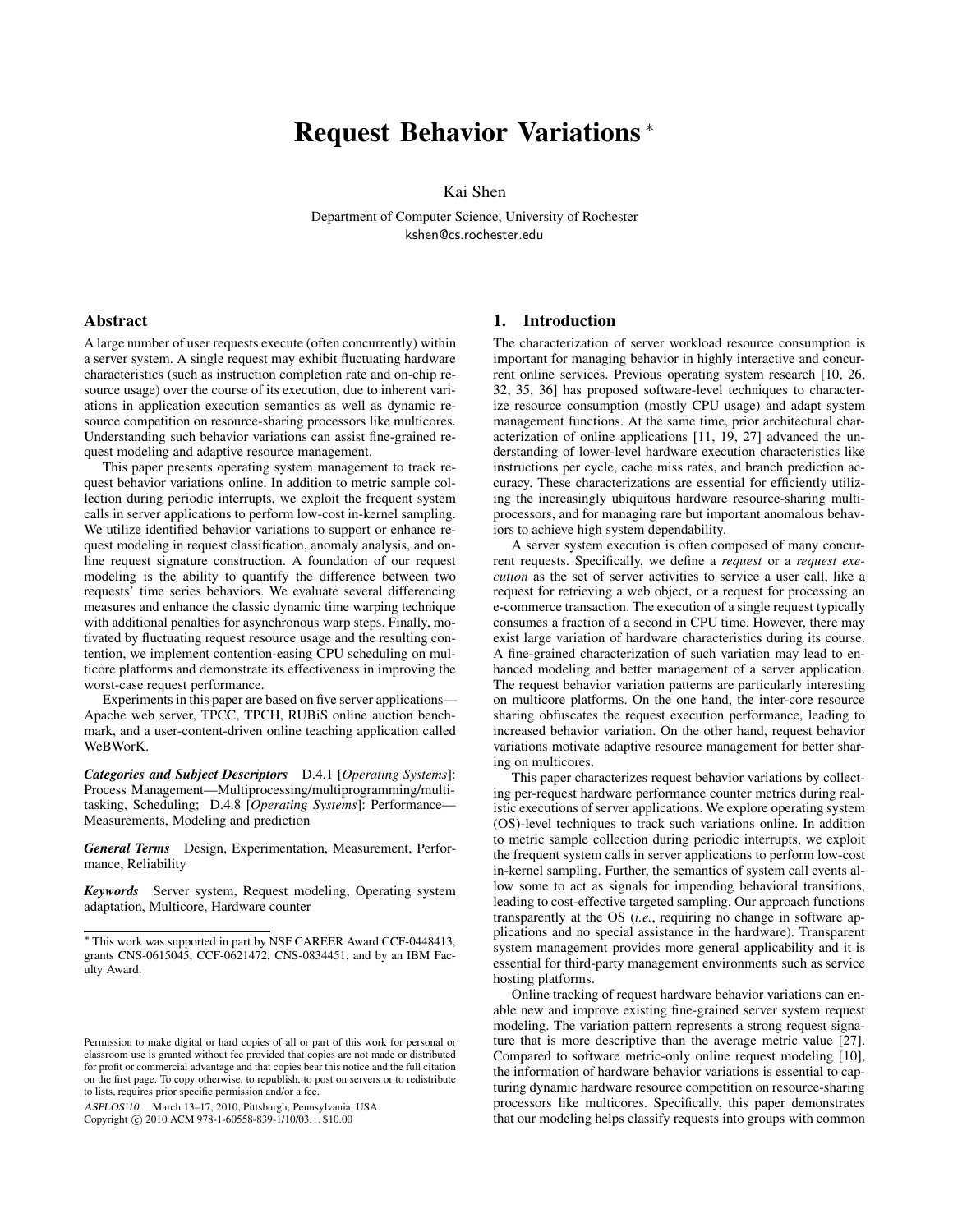variation patterns, and at the same time detect anomalous patterns linked to worst-case performance and resource competition. It can also support better online request identification and resource usage prediction.

Further, it is known that different pairings of tasks on resourcesharing multiprocessors may result in unequal levels of resource contention and thus differences in performance. Previous research has proposed contention-easing CPU scheduling for non-server applications [14, 24, 31] or treating the whole server application as a scheduling unit [15, 38]. However, adaptive resource scheduling within a single server application can exploit fine-grained workload behavior variations. Request behavior variations identified in our research present an important foundation for such adaptive scheduling.

Our study on request behavior variations is reminiscent of the body of past work on application phase identification and recognition [12, 13, 17, 29, 30]. However, server applications possess different workload features from those of technical computing and workstation applications. In particular, frequent network and I/O operations and the increasingly componentized server architectures, coupled with high execution concurrency and frequent context switches, result in behavioral fluctuations that may not form long stable phases. Further, our work targets OS-level system management requiring no change in software applications or special hardware assistance. We only utilize control mechanisms and information available to the OS.

The rest of this paper is organized as follows. Section 2 provides an empirical characterization of request behavior variations using realistic executions of several server applications. Section 3 presents our operating system-level approach to track request execution behavior variations online. Section 4 demonstrates promising utilization cases of variation-driven request modeling. Section 5 then examines contention-easing CPU scheduling, showing both positive and negative results. Section 6 discusses previous work related to ours. Finally, Section 7 concludes the paper with a summary of findings.

# **2. Empirical Request Behavior Variations**

We characterize request behavior variations by collecting perrequest hardware performance counter metrics during realistic executions of several server applications. We pay attention to both behavior variations across different requests (*inter-request variations*) and variations over the course of individual request executions (*intra-request variations*). We are also interested in the impact of multicore platforms on request behavior variations. This empirical characterization serves as both background and motivation for the rest of the paper.

### **2.1 Empirical Setup and Statistics Collection Methodology**

Our empirical evaluation employs the following server applications:

- *Web server*. We run the Apache 2.2.3 web server. As the workload, we set up the static content portion of the SPECweb99 benchmark [4]. It contains four classes of files with sizes ranging from 100 bytes to 900 KB. The total dataset size in our workload setup is 200 MB.
- *TPCC* [5] simulates a population of terminal operators executing Order-Entry transactions against a database. It contains five types of transactions: "new order", "payment", "order status", "delivery", and "stock level", constituting 45%, 43%, 4%, 4%, and 4% of all requests, respectively. The workload runs on the MySQL 5.0.18 database with the InnoDB storage engine.
- *TPCH* [6] is a database-driven decision support benchmark. The TPCH workload consists of 22 complex SQL queries. Some queries require an excessive amount of time to finish and thus they are not appropriate for interactive server workloads. We choose a subset of 17 queries in our experimentation: Q2, Q3, Q4, Q5, Q6, Q7, Q8, Q9, Q11, Q12, Q13, Q14, Q15, Q17, Q19, Q20, and Q22. Our synthetic workload contains an equal proportion of requests of each query type. We chose a dataset scaling factor to generate a dataset of 361 MB. TPCH runs on the MySQL 5.0.18 database.
- *RUBiS* [3] is a J2EE-based multi-component online service that implements the core functions of an auction site including selling, browsing, and bidding. It uses a three-tier service model, containing a front-end web server, a back-end database, and nine business logic components implemented as Enterprise Java Beans. RUBiS runs on the JBoss 3.2.3 application server with an embedded Tomcat 5.0 servlet container. The back-end is powered by the MySQL 5.0.18 database with a hosted dataset of 1,038 MB.
- *WeBWorK* [7, 33] is a web-based application that allows teachers to post math or physics problems for their students to solve online. In particular, teacher-supplied WeBWorK problems are interpreted by the application server as contentgenerating scripts. It is unique from traditional web applications in its *collaborative content*—considered by some a distinctive "Web 2.0" feature. Specifically, its request processing is heavily dependent on content supplied by end users—teachers in this case. Our WeBWorK installation runs Apache 2.2.8 web server, a variety of Perl PHP modules, and the Moodle course management system [2]. Our empirical examination is driven by around 3,000 teacher-created problem sets (ranging from precalculus to differential equations) and user requests extracted from system logs at the real site.

Our set of applications are good representations of many of today's online services. They include a variety of typical online service components and they possess a wide range of request processing complexities from simple file retrieval in web server to complex multi-stage processing in RUBiS and WeBWorK. Several applications (TPCC, TPCH, and RUBiS) involve significant database operations while the web server and WeBWorK employ little or no database processing.

We performed experiments on a machine with two dual-core (four cores total) Intel Xeon 5160 3.0 GHz "Woodcrest" processors. Two cores on each processor share a single 4 MB L2 cache (16-way set-associative, 64-byte cache line, 14 cycles latency, writeback). The whole machine contains 2 GB memory. Each processor core is equipped with two general-purpose performance event counter registers in addition to two fixed counters [1]. The two fixed counters record the number of CPU cycles (when the CPU is in non-halt state) and the number of retired instructions. Each of the generalpurpose counters can be configured to track a variety of hardware events including references and misses to level-1/level-2 caches, memory bus cycles and bus transactions, floating-point operations, branch instructions and mis-predicted branches.

We run the Linux 2.6.18 operating system with kernel instrumentation for statistics collection and request context construction. A request may not execute continuously on a CPU in a concurrent server environment. Further, a request may propagate over multiple server modules in a multi-stage server system. In order to accurately account for each request's CPU execution periods, we instrument the operating system to track request context switches on CPUs and context propagations through inter-process communications (particularly socket operations). Details of our request context maintenance mechanism were presented in a prior paper [27, Sec-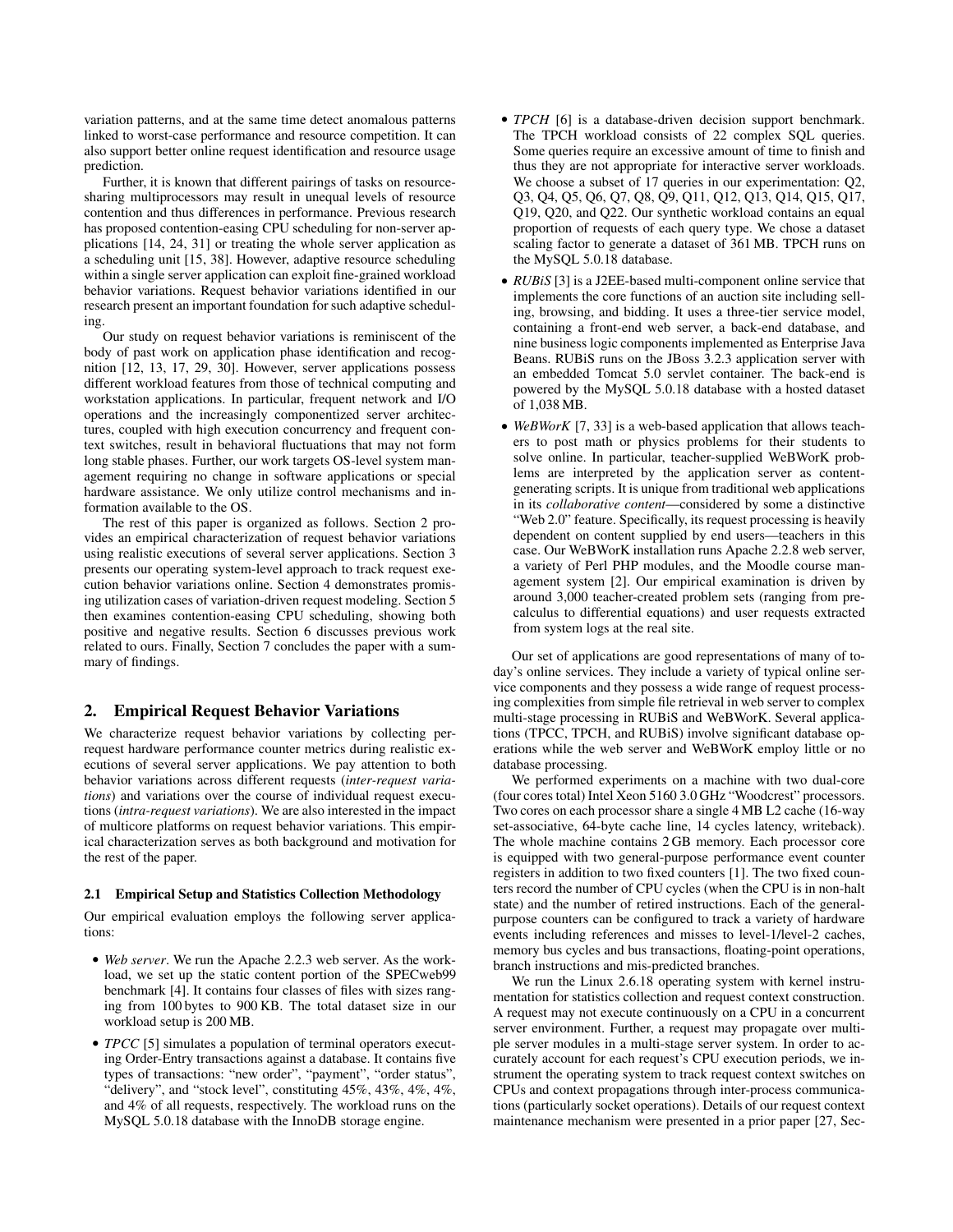

**Figure 1.** An illustration on multicore performance obfuscation in terms of request CPI distributions. The first row illustrates the 1-core serial execution performance while the second row shows the 4-core concurrent execution performance. Two figures in each column have the same X/Y-axis scales for easy comparison on the same application. On each plot, we mark the 90-percentile value for the request CPI distribution.

tion 4.1]. With collected hardware counter metrics for many execution periods that belong to a request, we finally serialize them into a continuous request execution timeline.

### **2.2 Inter-Request Request Variations**

Figure 1 shows the distribution of per-request CPU cycles per instruction (CPI) for each of the five server applications. The perrequest CPI is calculated by dividing a request's total CPU cycles over its total retired instruction count. We show the distributions for both 1-core serial executions and 4-core concurrent executions. Under the serial execution, requests for each application exhibit tightly clustered CPI metric. The TPCC distribution shows multiple clusters due to several distinctive transaction types.

Under the multicore concurrent executions, we observe that the request performance is generally much less clustered while the peak-level request CPI (like the 90-percentile values marked in Figure 1) becomes significantly worse for many applications. This is because inter-core resource sharing on multicores obfuscates the request execution performance, leading to increased behavior variations. We notice that the effect of such multicore performance obfuscation is application-dependent. In particular, it doubles the 90-percentile CPI for TPCH while WeBWorK sees no significant impact.

Note that the experimentation of 1-core serial executions is only used here for the comparison purpose. Experiments for the rest of the paper all employ concurrent executions on the full 4-core machine.

#### **2.3 Intra-Request Behavior Variations**

In addition to the behavior variations across different requests, an individual request's execution may also exhibit varying behaviors over its course. We show examples of realistic intra-request metric variation patterns. With one representative request from each of the five server applications, Figure 2 illustrates request behavior variations in terms of CPU cycles per instruction, L2 cache references per instruction (indicating the usage of shared resource), and L2 misses per reference (indicating the performance on shared resource). In general, we see significant metric variations over the course of request executions.

Previous research [13, 17, 30] has shown that applications execute as a series of phases with relative homogeneous behavior

within each phase. Specifically they have identified stable phases at the granularity of 10 million instructions or larger for a number of technical computing and workstation workloads. Long stable phases, however, are not common for server applications. For instance, the later portion of the WeBWorK request exhibits unstable CPI variations. This is probably due to the large number of fine-grained Perl PHP modules that the request executes through a feature commonly seen in today's componentized server architectures. Further, short requests like those of the web server naturally possess very fine-grained variation patterns. Finally, the high request concurrency and frequent context switches in server executions can lead to fluctuating hardware characteristics, particularly on resource-sharing platforms like multicores.

Request behavior variations bring challenges for their characterization and identification, but they also present opportunities for workload modeling and resource scheduling. Our results motivate the development of techniques to track request variation patterns and utilize them in adaptive system management.

# **3. Identification of Request Behavior Variations**

Request behavior variations may support online system management as well as offline request modeling. In both cases, such behavior characteristics need to be captured online in realistic production environments. This section presents operating system-level management to track fine-grained request behavior variations. Our management can only utilize control mechanisms and information available to the OS. Compared to architecture-level approaches, the OS-level technique can be more easily applied in commodity systems. Compared to compiler or language-level approaches, OS management requires no change in application binary or need for re-compilation. However, the operating system management may incur high overhead due to expensive user/kernel domain switches. Our goal is to devise a cost-effective approach suitable for online operations.

### **3.1 Online Event Sampling**

During the course of a request execution, our system samples cumulative processor hardware event counters including elapsed CPU cycles, retired instructions, L2 cache reference counts, and L2 misses. It samples at multiple moments and calculates the counter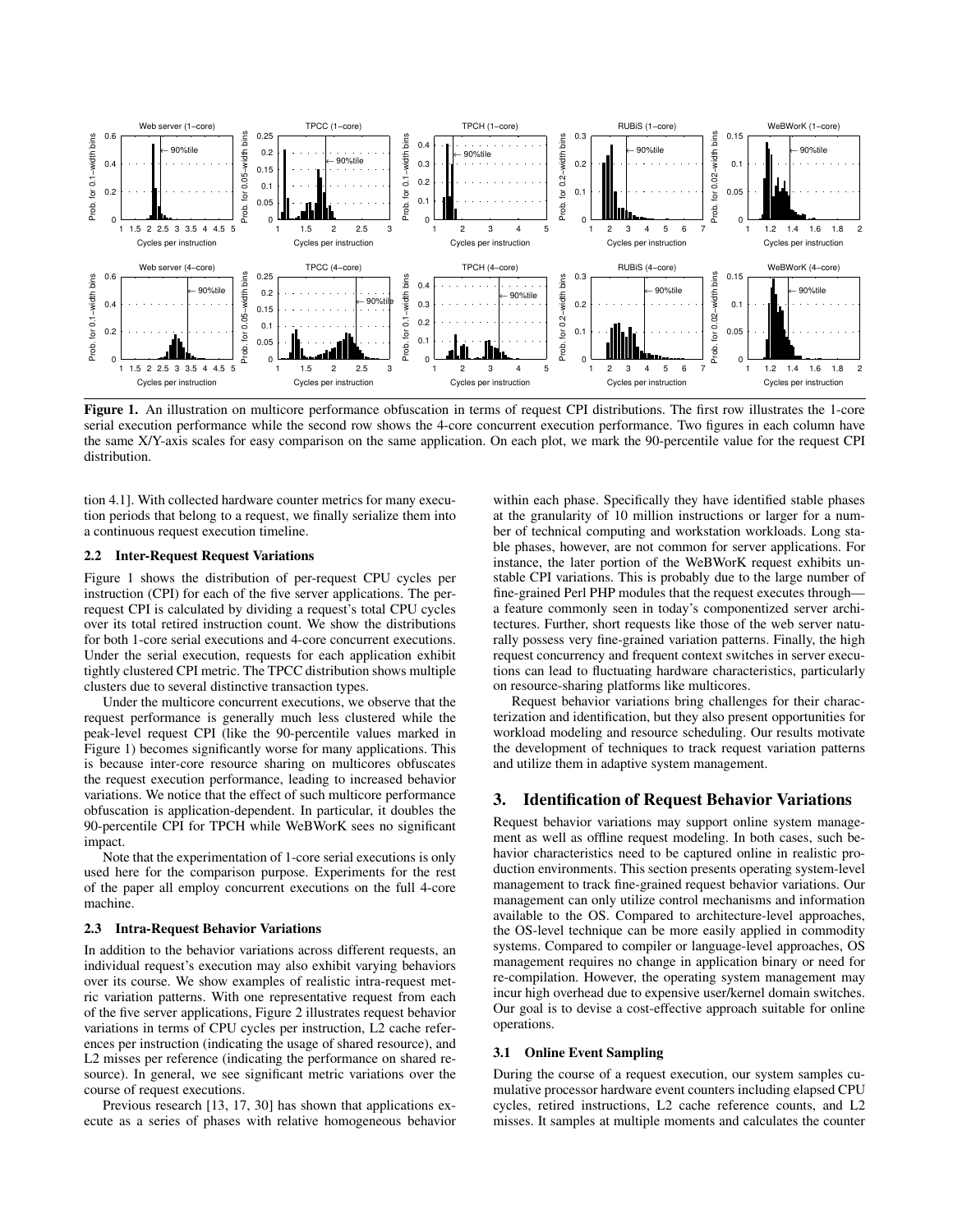

**Figure 2.** Examples of behavior variations within a single request execution (one example for each of the five applications). Variations on CPU cycles per instruction, L2 cache references per instruction, and L2 miss ratio (L2 misses per reference) are shown for each request. Note that the request lengths of different applications are at different scales. In particular, a web server request typically executes a few hundred thousand instructions while a WeBWorK request may execute as many as 600 million instructions.

metric for each period between consecutive sampling. To maintain per-request event metrics, we sample the counter values at the request context switch time to properly attribute the beforeswitch and after-switch event counts to the respective requests. Request context switches may occur at CPU context switches between different threads/processes. It also occurs when a request's host thread/process changes (*e.g.*, when it moves from the web server to the database server in a multi-stage processing) [27].

In addition to sampling at request context switches, further sampling is needed to capture fine-grained behavior variations. In particular, the OS can sample counter values at periodic interrupts. On our Intel processors, the CPU-local APIC allows event counter overflow interrupts on an arbitrary overflow threshold of CPU cycle count. We can generate periodic interrupts at very fine granularities—theoretically only limited by the system's ability of processing the interrupts, and practically up to once per ten microseconds in our experiments.

*Overhead and Observer Effect* Hardware counter sampling incurs overhead to the system. At the same time, the sampling operation produces additional processor events that do not belong to the inherent application behaviors. This effect, called the *observer effect*, leads to perturbation to collected counter metrics. Therefore it is important to understand the event sampling overhead and mitigate the observer effect. In our system, the sampling cost is mostly due to the tasks of reading the counter values and updating cumulative statistics (on per-CPU and per-request basis) in memory. Compared to in-kernel counter sampling (*e.g.*, during request context switches), interrupt-driven counter sampling incurs higher cost in additional user/kernel domain switching.

The exact cost and event count impact of hardware counter sampling depend on the dynamic cache state pollution by the running workload. We assess the range of such effects using two microbenchmarks. The first, called *Mbench-Spin*, spins the CPU with almost no data access. The second, called *Mbench-Data*, repeats a procedure of sequentially accessing 16 MB data in memory. Mbench-Spin exhibits minimum cache state pollution while Mbench-Data very quickly replaces the entire cache state. Table 1 shows the measured per-sampling average cost and additional counter events under different situations. Note that the L2 cache reference metric is an indirect indication of L1 cache misses.

To mitigate the observer effect in our statistics collection, we subtract the measured event count of each sampling period by the sampling-induced additional event count. One challenge is that the sampling cost and effect on cache performance events can be workload-dependent (see the different results on the two microbenchmarks in Table 1). While it is difficult to pinpoint the exact sampling observer effect for a given running workload, we follow a "do no harm" principle by subtracting the minimum observer effect (that of running Mbench-Spin in our case). Since this approach never over-compensates, it should always lead to better or equal accuracy than the originally collected statistics.

*Results on Captured Variations* We use the metric of *coefficient of variation* to quantitatively assess captured request behavior variations. Specifically, consider a set of  $n$  execution periods of lengths  $t_1, \dots, t_n$ . The measured metric values for these periods are  $x_1$ ,  $\cdots$ ,  $x_n$ , respectively. Also let  $\bar{x}$  be the overall metric value for the whole execution. Then:

Coefficient of variation 
$$
= \frac{\sqrt{\frac{\sum_{i=1}^{n} t_i \cdot (x_i - \bar{x})^2}{\sum_{i=1}^{n} t_i}}}{\bar{x}}
$$
(1)

Here the inter-request coefficient of variation is calculated when we assume each request exhibits a uniform metric value over its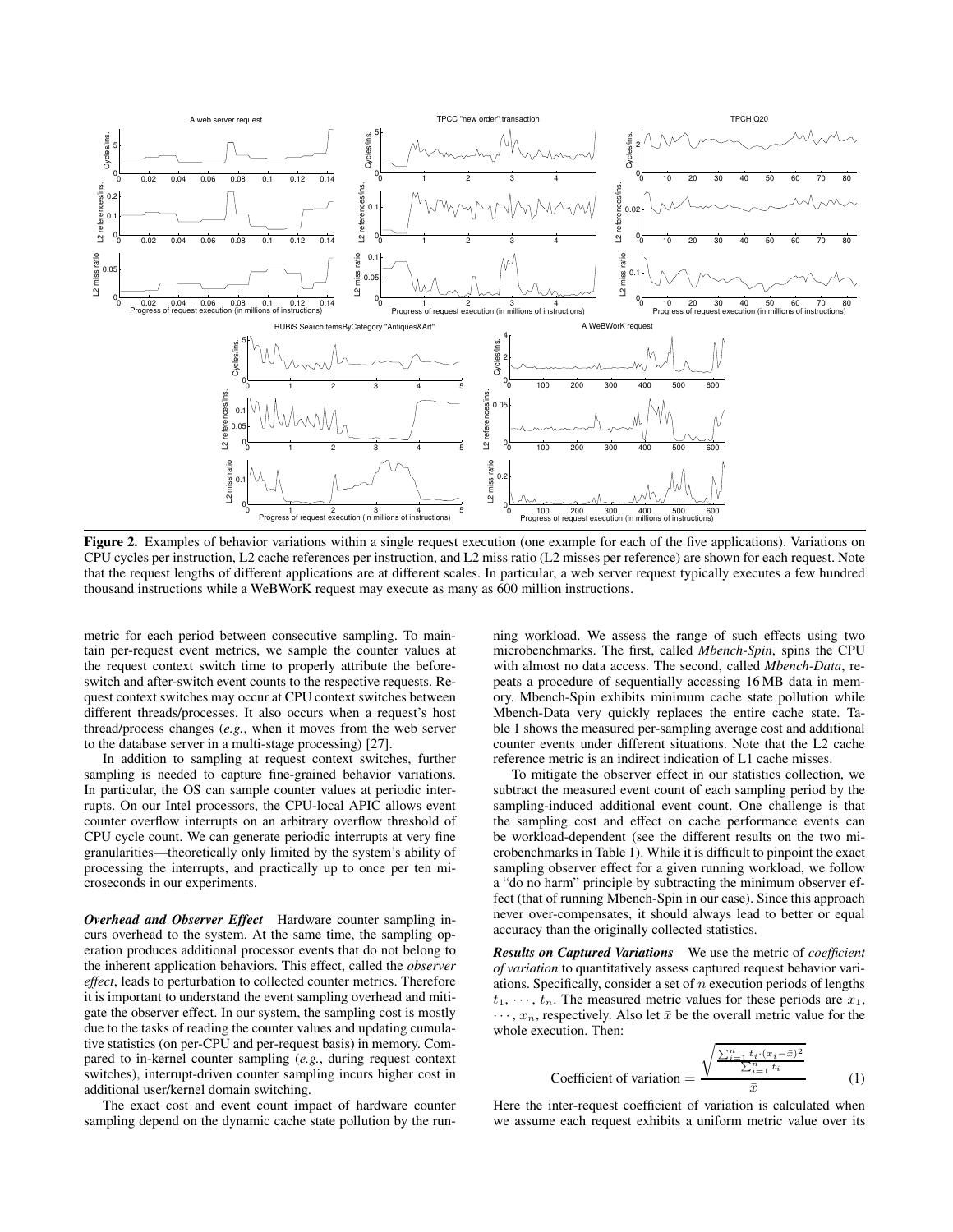*Hardware counter sampling at an in-kernel context*

| Workload                            | Time           | Additional hardware event count |       |           |                     |
|-------------------------------------|----------------|---------------------------------|-------|-----------|---------------------|
|                                     | cost           | Cycles                          | Inst. | $L2$ ref. | L <sub>2</sub> miss |
| Mbench-Spin $\overline{0.42 \mu s}$ |                | 1.270                           | 649   | N/M       | N/M                 |
| Ш<br>Mbench-Data                    | $0.46 \,\mu s$ | 1.374                           | 649   |           | N/M                 |

*Hardware counter sampling at an interrupt*

| Workload                           | Time           | Additional hardware event count |       |                        |                     |
|------------------------------------|----------------|---------------------------------|-------|------------------------|---------------------|
|                                    | cost           | Cycles                          | Inst. | L2 ref. $\blacksquare$ | L <sub>2</sub> miss |
| Mbench-Spin $\bigcup$ 0.76 $\mu$ s |                | 2.276                           | 724   | N/M                    | N/M                 |
| Ш<br>Mbench-Data                   | $0.80 \,\mu s$ | 2.388                           | 734   |                        | N/M                 |

**Table 1.** Per-sampling average cost and additional event counts. We show results for sampling at an in-kernel context (like during a context switch) and sampling at an APIC interrupt. We also show results for two running workloads with different cache pollution effects. "N/M" means we see no measurable effect. Measurements were done in the Linux 2.6.18 on an Intel Xeon 5160 3.0 GHz "Woodcrest" processor.

execution (*i.e.*, a full request execution counts as a unit period in the above definition). To also consider the intra-request metric variation, we sample the metric values at multiple execution periods during each request execution. In order to acquire sufficient request-level statistics, we sample more frequently for applications with finer-grained requests. Specifically, we sample once per millisecond for long-request applications including TPCH and WeB-WorK. For TPCC and RUBiS, we sample more frequently at once per 100 microseconds. For the web server with shortest requests, we sample once per 10 microseconds.

Figure 3 illustrates the captured inter-request and intra-request variations on three processor metrics. We observe that the consideration of intra-request behavior fluctuations leads to much stronger metric variations for most applications except TPCH. In TPCH, a request typically applies a specific SQL query on a long sequence of data, resulting in uniform behaviors over the course of its execution. In the other four applications, however, a request's behavior may vary significantly during execution. Capturing such intrarequest variations is essential for request modeling and adaptive system management.

### **3.2 System Call-Triggered Sampling**

An interrupt processing involves an expensive kernel domain trap. Table 1 shows that this leads to more than 1,000 additional CPU cycles on our experimental platform. We can avoid the additional domain switch cost if we sample the processor hardware event counter values when the system already executes in the kernel domain. In particular, cheaper in-kernel sampling can be performed during system calls. This idea is reminiscent of the Soft Timers technique [9] that utilizes system call-driven device polling to replace expensive network interface interrupts.

*System Call Occurrences In Server Applications* Unlike the periodic interrupts, the OS does not have direct control of the occurrence patterns of system calls. A low system call frequency in a server workload could limit the effectiveness of system call-context event sampling. To understand this, we measure the cumulative probability for the distribution of next system call distances in our applications. Specifically, the cumulative probability at the distance  $D$  is defined as the probability that from an arbitrary instant in a request execution, the next system call would occur in no more than distance D. A low probability would indicate long periods of execution without system calls.



**Figure 3.** Captured request behavior variations on three metrics— CPU cycles per retired instruction, L2 cache references per instruction, and the L2 misses per reference. For each metric, we show the inter-request metric variations and the metric variations when intra-request behavior fluctuations are also considered.

Figure 4 shows the distribution of next system call distances in both time and the instruction count. We observe that system calls are very frequent in the web server, TPCH, and RUBiS, due to a large number of network and storage I/O operations. The componentized server architecture in RUBiS also results in additional system calls. Specifically, the probabilities for the next system call to occur within 16 microseconds from an arbitrary instant are 97%, 83%, and 72% for the three applications respectively.

On the other hand, Figure 4 shows that WeBWorK exhibits relatively long system-call-free executions due to its CPU-intensive content generations (math computation and graphics rendering) that make few system calls. TPCC also exhibits long system-callfree executions as the result of its compute-intensive query processing. But even for these two applications, there are high chances to see a system call within one millisecond from an arbitrary instant of execution. The specific probabilities are 82% and 81% for TPCC and WeBWorK respectively.

*Approach and Overhead Evaluation* Frequent system calls in many server applications indicate that they can support very finegrained in-kernel event sampling. On the other hand, it is unnecessary to sample at every system call which could lead to excessive overhead. Further, since applications sometimes exhibit long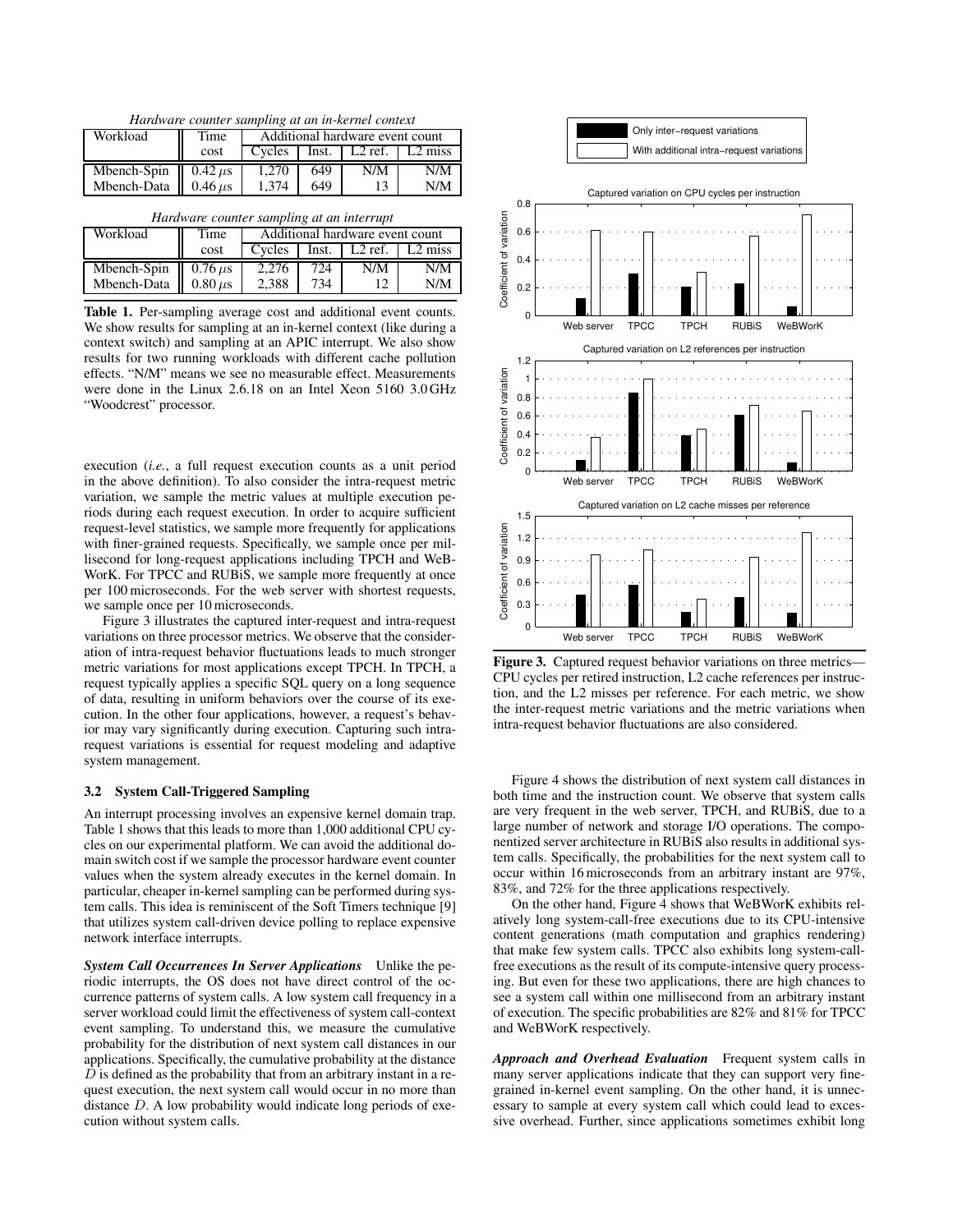

**Figure 4.** Cumulative probability plot for the distribution of next system call distances in time (A) and in instruction count (B). Note that the X-axis is in the logarithmic scale.

system-call-free executions, it is important to cover these execution periods with a backup interrupt-based sampling scheme.

Specifically, our system call-triggered sampling works as follows. When a request is switched in for execution, we sample the processor event counters and set a timer for an interrupt-based sampling at  $T_{\text{backup-int}}$  from now. At the kernel entrance of each system call, we check whether the elapsed time from the last sampling is at least  $T_{\text{syscall\_min}}$ . If so, we perform a new sampling and reset the interrupt timer at  $T_{\text{backward}}$  int from now. In our approach, the backup interrupt delay  $T_{\text{backup-int}}$  is substantially larger than the minimum system call delay  $T_{\text{syscall\_min}}$  so that no interrupts actually occur when system calls are frequent.

We compare the overhead of our system call-triggered processor counter sampling with the interrupt-based sampling approach described in Section 3.1. For fair comparison, we set  $T_{\text{backup-int}}$ and  $T_{\text{syscall,min}}$  carefully for each application such that our system call-triggered sampling generates similar overall sampling frequencies as the interrupt-based approach does. We also verify that the two approaches capture similar levels of request behavior variations. We estimate the sampling overhead for each experiment in the following way. We first count the in-kernel and interrupt-based counter samples that are needed for capturing request behavior variations during experimentation. We then compute the total overhead using the measured per-sample costs in Table 1 (that of Mbench-Spin). Figure 5 shows the overhead comparison results on the five applications. Compared to the interrupt-based sampling, the system call-triggered processor counter sampling saves 18–38% overhead for these applications.

*Behavior Transition Signals* For the purpose of capturing request behavior variations, it is more cost-effective to perform sampling at targeted opportunities that are more correlated with request behavior transitions (*e.g.*, a change from low CPI to high CPI). Application-issued system calls are an integral part of the application semantics and it is intuitive to expect that some system calls may serve as signals for impending behavior transitions. We study



**Figure 5.** The overhead comparison of the system call-triggered processor counter sampling (Section 3.2) and the interrupt-based sampling (Section 3.1). The shown overhead is normalized to that of interrupt-based sampling approach for the respective application. We also mark the base costs (in the percentage of CPU consumption) of the interrupt-based sampling on top of corresponding bars. The base costs vary substantially across the five applications since they have different request granularities and employ different sampling frequencies (from once per 10 microsecond to once per millisecond) as described in Section 3.1.

| Web server       |                          |  |  |  |
|------------------|--------------------------|--|--|--|
| System call name | CPI change               |  |  |  |
| writev           | Increase $3.66 + 2.27$   |  |  |  |
| lseek            | Decrease $1.99 \pm 2.42$ |  |  |  |
| stat.            | Decrease $1.39 + 1.57$   |  |  |  |
| poll             | Increase $1.22+2.17$     |  |  |  |
| shutdown         | Increase $0.82+2.35$     |  |  |  |
| read             | Increase $0.61 \pm 2.30$ |  |  |  |
| open             | Decrease $0.14 + 1.38$   |  |  |  |
| write            | Decrease $0.11 \pm 2.06$ |  |  |  |

**Table 2.** Example mappings from system call names to the change of CPI over the 10-microsecond periods before and after the system call. The CPI changes are shown in average  $\pm$  standard deviation. These examples are for Apache web server.

an enhancement of our approach that only samples processor counters at system calls that are likely to signal request behavior transitions.

During an online training process, at each moment of a system call, we map the system call name to the change of target execution metric over certain periods before and after the moment. While system calls of a specific name may be observed many times during execution, we continuously maintain the average and standard deviation of metric changes for it. The metric change average indicates the significance of subsequent behavior transitions while the standard deviation indicates their uniformity. As examples, Table 2 lists some mappings from system call names to subsequent changes in CPU cycles per instruction (CPI) for Apache web server. We can understand some of the system call-signaled CPI changes through the application semantics. For instance, the writev system call entrance signals the start of writing HTTP headers, which apparently exhibits high CPIs (probably due to its fragmented piecemeal accesses to memory). Consequently, the writev system call entrance typically signals a substantial increase of the CPI metric in Apache web server.

Based on these results, we choose a subset of the system calls that are most correlated with request behavior transitions and only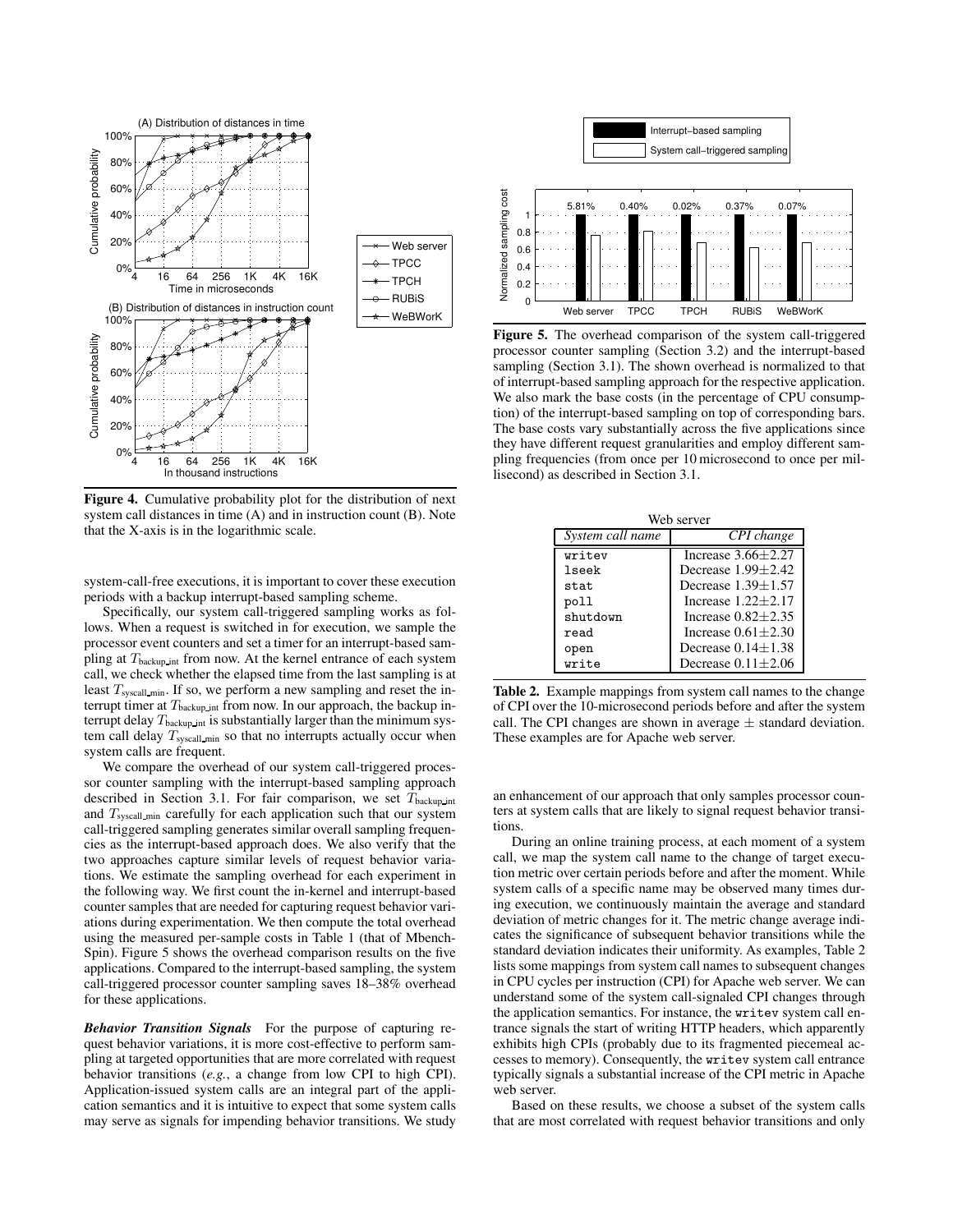use them as triggers for processor counter sampling. Specifically for the web server example, we select the following system call triggers: writev, lseek, stat, and poll. We compare the captured CPI variations using the enhanced sampling approach and the original system call-triggered sampling. Since the enhanced approach uses a subset of targeted system calls, for fair comparison, we set a smaller  $T_{\text{syscall min}}$  for this approach so that the two approaches generate similar overall sampling frequencies (and therefore incurring similar sampling costs). Results show that our enhanced sampling approach using behavior transition signals improves the captured request behavior variation—specifically, the coefficient of variation for the produced samples (defined in Equation 1) increases from 0.60 to 0.65.

Our approach is simplistic in that it only uses the system call name as behavior transition signals. For a long request in which system calls of the same name may occur many times in different semantic contexts, it is unlikely for a system call name to consistently signal strong request behavior transitions. Consequently this approach is less effective for the other four applications (beyond the web server) with much longer requests. Possible improvements to our approach include employing more complex signals like a sequence of two or more recent system call names and system call caller addresses within the application. We do not investigate these improvements in this paper. Nevertheless, our work on the web server case study demonstrates the promises of system calls as behavior transition signals.

# **4. Variation-Driven Request Modeling**

Identified request behavior variations can enable new and improve existing server system management functions. We provide case studies on practical variation-driven server system management. This section presents our results of fine-grained request behavior modeling. Section 5 describes our study of adaptive scheduling that eases resource usage contention on multicores.

In a server system, online continuous collection of per-request information can help construct workload models, classify workload patterns, and support performance projections. For instance, grouping similar requests into clusters helps understand the proportion of requests with different levels of resource consumption, which consequently enables offline performance projection on new processor/memory platforms. Capturing different request execution patterns may also support the detection of anomalous behaviors. Further, identifying a request online can help predict its property such as CPU consumption, and consequently enable adaptive request management.

### **4.1 Request Differencing**

A key foundation for request modeling is the ability to quantify the difference between two requests. In Magpie [10], requests are identified using software event sequences (such as system calls) while the difference of two requests is quantified as Levenshtein's string edit distance [21] between their respective event sequences. More specifically, the difference is quantified as the minimum number of insertion, deletion, or substitution operations needed to transform one event sequence into the other.

In our past work [27], we construct request signatures using average metric values over request executions. Then the difference of two requests is simply quantified as the difference of their average metric values. Fine-grained request variation patterns (in the form of time-ordered varying metric values) represent a more precise form of request signatures. To effectively utilize such information, we need a measure that quantifies the difference between two ordered sequences of varying metric values.

A simple way to quantify the difference of two sequences of values is to compute their L1 distance. Consider a time-ordered



**Figure 6.** An example of two inherently similar TPCC requests whose executions drift apart slightly (with shifted peak points) after about 800,000 instructions.

sequence of measured metric values for request X to be  $x_1, \dots,$  $x_m$ . Each value in the sequence is measured for a fixed-length period (the length can be in time or in the number of executed instructions). Let the sequence for another request  $\mathcal Y$  be  $y_1, \dots,$  $y_n$ . We define the two requests' L1 distance to be:

L1-distance
$$
(\mathcal{X}, \mathcal{Y}) = \left[\sum_{i=1}^{\min\{m,n\}} |x_i - y_i|\right] + |m - n| \cdot p
$$
 (2)

Here  $p$  is the penalty for unequal request lengths. We set the penalty using a peak-level metric difference for the application. Specifically, we set it as the 99-percentile value of the distribution of metric differences at two arbitrary points of application execution.

However, the L1 distance may over-estimate the difference of two requests whose execution progresses slightly drift apart from each other. This may happen due to differing runtime environments like cache or lock contention. Further, inaccuracies in the perrequest metric collection (*e.g.*, failure of maintaining proper request context in some cases [27, Section 4.1]) can lead to the appearance of time shifting between two requests' metric value sequences. Figure 6 illustrates an example of two inherently similar TPCC requests whose executions drift apart slightly after about 800,000 instructions.

The *dynamic time warping* is an approach to address the time shifting problems in time series comparisons. It was first proposed in automatic speech recognition [23, 25] and was more recently used in the alignment of computer system execution traces [16]. In our problem context, the dynamic time warping distance between two requests' metric value sequences can be understood as follows. For each request, we maintain a pointer that points to an element in the request's metric value sequence. A warp path  $w$  is defined as a series of steps of pointer moves. Formally, after the  $i$ -th warp step, let  $w(\mathcal{X}, i)$  be the index location of the request X pointer and let  $w(\mathcal{Y}, i)$  be that of the request  $\mathcal Y$  pointer. Also let  $w(\mathcal{X}, 0)$  and  $w(Y, 0)$  be the initial index locations of the two pointers. A valid s-step warp path must satisfy the following conditions:

- The two pointers initially point to the beginning of respective requests. In other words,  $w(\mathcal{X}, 0) = 1$  and  $w(\mathcal{Y}, 0) = 1$ .
- The two pointers finally move to the end of respective requests. In other words,  $w(\mathcal{X}, s) = m$  and  $w(\mathcal{Y}, s) = n$ .
- Two kinds of warp steps are allowed. First, both pointers can move to the next element in respective request sequences  $w(\mathcal{X}, i + 1) = w(\mathcal{X}, i) + 1$  and  $w(\mathcal{Y}, i + 1) = w(\mathcal{Y}, i) + 1$ . We call this a synchronous warp step. Alternatively, one pointer may move to the next element in its request sequence while the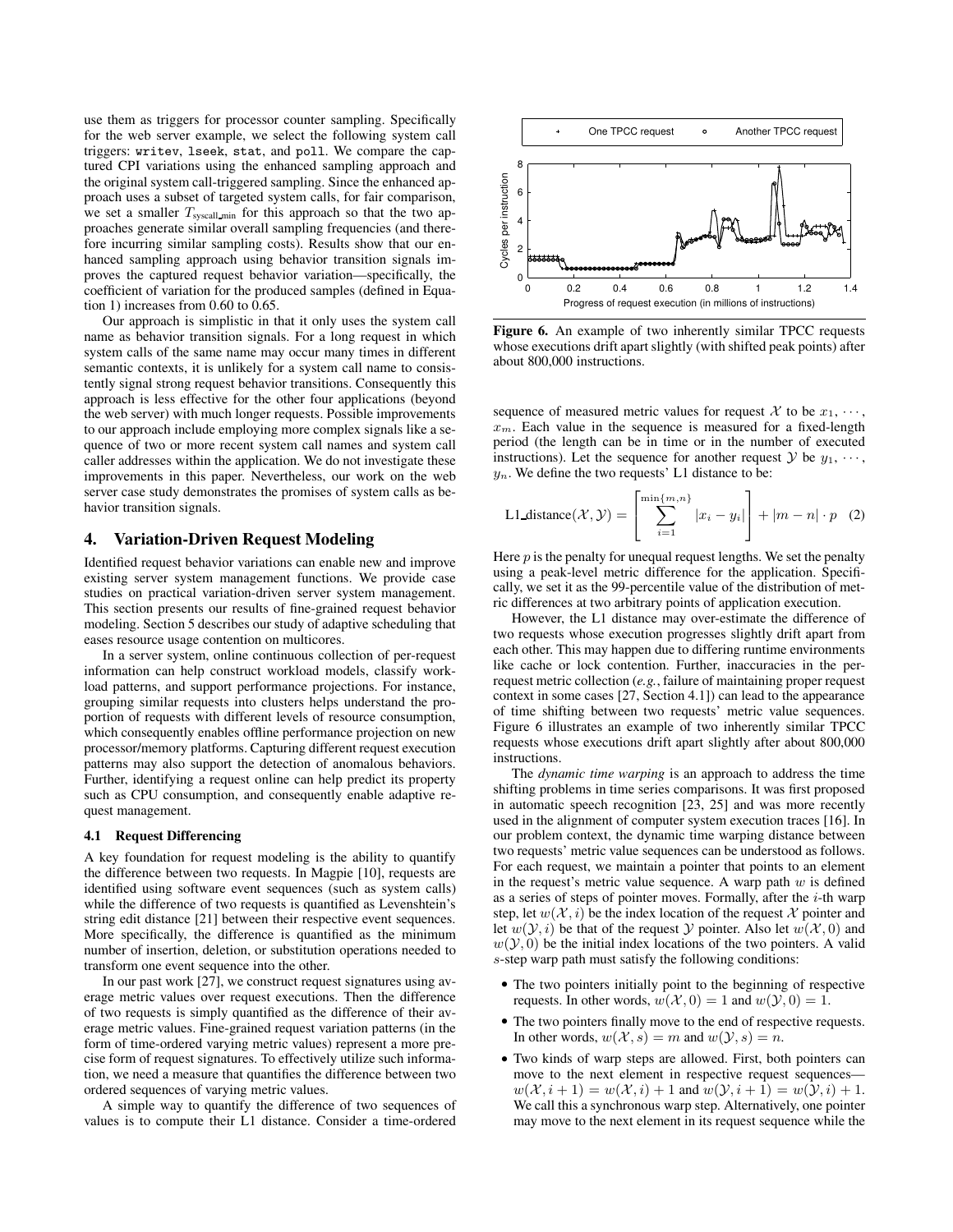other pointer remains unmoved. We call this an asynchronous warp step.

The distance of a warp path is defined as the sum of the metric differences at the two pointer locations over all warp steps, or:

Distance of warp path 
$$
w = \sum_{i=0}^{s} |x_{w(\mathcal{X},i)} - y_{w(\mathcal{Y},i)}|.
$$
 (3)

Finally, the overall dynamic time warping distance is the minimum distance of all valid warp paths for the two requests. This can be solved using dynamic programming. The complexity of its computation is  $O(m \cdot n)$ , which is far higher than the  $O(\max\{m, n\})$ complexity for the L1 distance computation.

The asynchronous warp steps allow the time shifting (like the example illustrated in Figure 6) without the cost of adding to the distance measure. This can address the over-estimation of the L1 distance. However, we find that such asynchronous warp steps can significantly under-estimate request differences through no-cost time shifting. Therefore we also consider a variant of the dynamic warping distance by applying a penalty for each asynchronous warp step. In practice, we set this penalty the same as the penalty for unequal request lengths in the L1 distance (or  $p$  in Equation 2).

So far we have described several alternative approaches for quantifying the difference between requests. We will compare their effectiveness in classifying similar requests into groups, presented in the next subsection.

# **4.2 Request Classification**

The request metric variation patterns can serve as a form of signatures which allow us to classify requests into groups with similar patterns. Such classification can help workload characterization and performance prediction. In addition, the classification may uncover a small number of requests that do not share common execution behaviors.

A frequently used clustering algorithm is the  $k$ -means algorithm it iteratively classifies requests into groups so that each group member is closer to the *group mean* than to the mean of any other group. However, the mean of a set of request variation patterns is not well defined. Therefore we employ a modified algorithm called kmedoids [18]. In this approach, a cluster centroid request replaces the cluster mean at each round of the  $k$ -means processing. We define the cluster centroid as the request whose sum of distances to all other cluster members is the minimum.

Following our algorithm, we created request clusters for all five applications. In this case study, we set the cluster number  $k$  at 10. We used a number of request differencing measures described earlier in Section 4.1, including Levenshtein's string edit distance of request system call sequences, the difference of average request metric values, the L1 distance of request metric value sequences, the dynamic time warping distance, and the dynamic time warping distance with enhanced penalties for asynchronous warping steps. Under each approach, we measure the request classification quality in terms of how closely cluster members resemble the respective cluster centroids.

Specifically, below we define cluster members' divergence from centroids in the request CPU execution time. Consider a request with CPU time  $\overline{C_r}$  and its cluster centroid with CPU time  $\mathcal{C}_c$ . The request's divergence from its centroid is defined as  $\frac{|\mathcal{C}_r-\mathcal{C}_c|}{|\mathcal{C}_c|} \times 100\%$ . Such divergence from centroid, averaged over all requests, are shown in Figure  $7(A)$  for all comparison cases. Similarly, Figure 7(B) shows the comparison results for another request property—the request peak (90-percentile) CPI. These results allow us to make following observations:

• Compared to other approaches, the dynamic time warping with enhanced penalties for asynchronous warp steps achieves high



**Figure 7.** Request classification effectiveness when using different request differencing measures. The classification quality is measured as cluster members' divergence from respective cluster centroids. Such divergence can be defined on different request properties. This figure includes comparison results on two request properties—the request CPU time and the request peak (90 percentile) CPI.

classification qualities for all cases. In particular, the asynchrony penalty is very important for achieving such results. Without it, the original dynamic time warping may produce very poor classifications, due to the under-estimation of request differences through no-cost time shifting.

- The software metric-only request differencing (Levenshtein distance of system call sequences) exhibits relatively poor classification qualities. This is because it fails to consider dynamic execution effects on resource-sharing processors like multicores.
- The difference on average request CPIs achieves high classification qualities on the peak request CPI (Figure  $7(B)$ ) due to the strong correlation between the classification factor (average CPI) and the target (peak CPI). However, it achieves poor classification qualities on the request CPU time (Figure  $7(A)$ ) compared to approaches that consider fine-grained request behavior variation patterns. This is because the latter represents a more precise form of request signatures.
- The L1 distance produces slightly worse classification qualities than the dynamic time warping with asynchrony penalty. This is due to its over-estimation of request differences for the time shifting cases explained in Section 4.1.

Our overall findings are that the dynamic time warping with asynchrony penalty is most effective in quantifying request differences. However, the L1 distance measure is also quite effective and its computation cost is significantly lower. It can be the more at-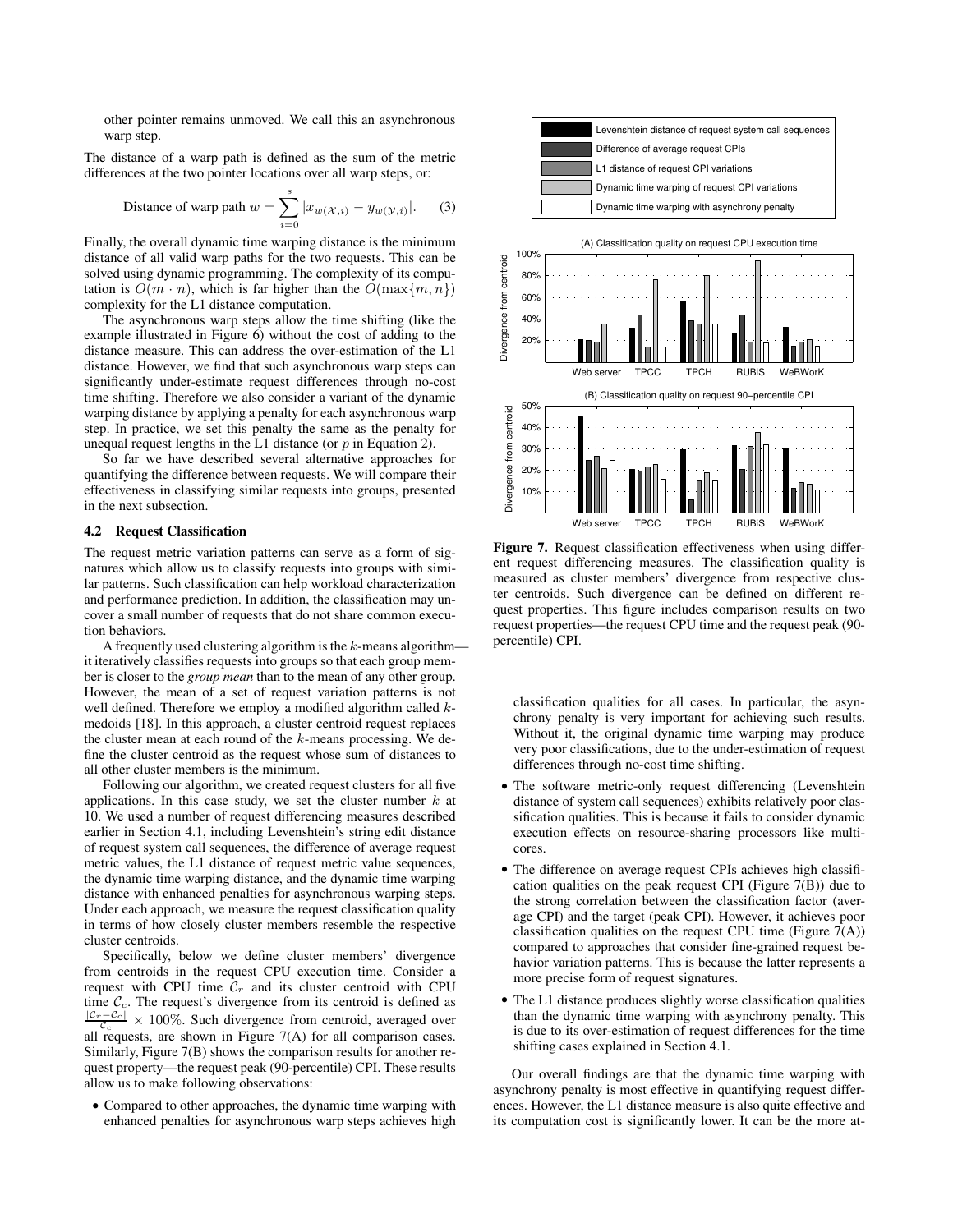

**Figure 8.** Comparison of metric variation patterns between an anomalous request in TPCH and the centroid of the group of requests processing the same TPCH query (Q20 in this case). We show the variation patterns on CPU cycles per instruction (CPI), L2 cache misses per instruction, and the L2 references per instruction.

tractive approach when the cost of computing request differences must be kept low (particularly for online request modeling).

### **4.3 Anomaly Detection and Analysis**

Informally, anomalous requests are those whose behaviors deviate from the expectation. Anomalies are oftentimes linked to worstcase performance that is of interests to system dependability and quality-of-service management. In our study, we are particularly concerned with the rare adverse effects of dynamic concurrent executions on hardware resource-sharing processors. For both anomaly detection and analysis, it is helpful to identify a reference request to the anomaly [28]. Specifically, we say that a request exhibits anomalous symptoms if its behavior deviates from that of a reference against the expected similarity between them.

With the identification of fine-grained request behaviors, we can detect potential anomalies in several ways. First, we consider a group of requests with similar application-level semantics and instruction streams (*e.g.*, those processing the same SQL query in TPCH). Requests with highest distances to the group centroid share least common execution behaviors with typical request patterns, and therefore we identify them as suspected anomalies. We can use the group centroid as the reference request in our anomaly analysis. As an example, Figure 8 compares the metric variation patterns between a suspected anomaly and its reference in TPCH. The comparison in CPI shows that the anomalous request exhibits poor performance (higher CPI) for much of its execution.

We can also detect potential anomalous requests through multimetric differences. In this case study, our particular goal is to identify anomalies due to adverse effects of dynamic concurrent executions on L2 cache-sharing multicores. Specifically, we search for anomaly-reference request pairs in which the anomaly and its reference share very similar patterns on L2 references per instruction (*i.e.*, similar reference streams to the shared resource) but exhibit different performance on CPU cycles per instruction. In this offline analysis, we employ the dynamic time warping with asynchrony penalty (described in Section 4.1) as the request differencing measure. An an example, Figure 9 compares the metric variation pat-



**Figure 9.** Comparison of metric variation patterns between an anomalous request in WeBWorK and a reference. We show the variation patterns on CPU cycles per instruction (CPI), L2 cache misses per instruction, and the L2 references per instruction. Both requests process the problem identifier of 954 in WeBWorK.

terns between a potential anomaly and its reference in WeBWorK. The comparison in CPI shows that the anomalous request exhibits higher CPIs in certain regions of execution (*e.g.*, about 500 million instructions since the request start).

We perform some analysis of the identified anomaly cases. In both cases, the anomalous patterns of CPI increases match very well with the anomalous patterns on the L2 cache misses per instruction. This is intuitive in that the poor performance on the shared resource (the L2 cache) is the primary reason for anomalous CPI performance. One important implication of this result is that the monitoring and prediction of the L2 misses per instruction can help understand and manage the request performance (including the worst-case behavior) on multicores.

For an anomaly-reference pair with similar application-level semantics and instruction streams, we expect that their L2 cache references per instruction patterns to be very similar. While this is true for the WeBWorK case, we observe some increases of the L2 reference rate during anomalous executions for the TPCH case result. We can think of two possible explanations for this. First, softwarelevel contention (like a lock contention in the database) across multiple TPCH requests may lead to additional reference instructions, and consequently a higher data reference rate. Second, coherence misses at the L1 cache can cause additional L2 references during concurrent request executions. A supporting evidence for the first explanation is that the anomalous request executes more instructions than the reference does. If true, the first explanation warns that the poor request performance on multicores may be not only due to the competition on shared hardware resources, but also to potential software-level contention.

### **4.4 Online Request Signature Identification**

Fine-grained request variation patterns represent a more precise form of request signature than the average metric value-based request signatures [27]. We can utilize it to identify a request on the fly. Specifically, shortly after a request begins its execution, we can match its partial request variation patterns against those in a bank of representative request signatures maintained by the system. The one with smallest difference is considered the match. By assum-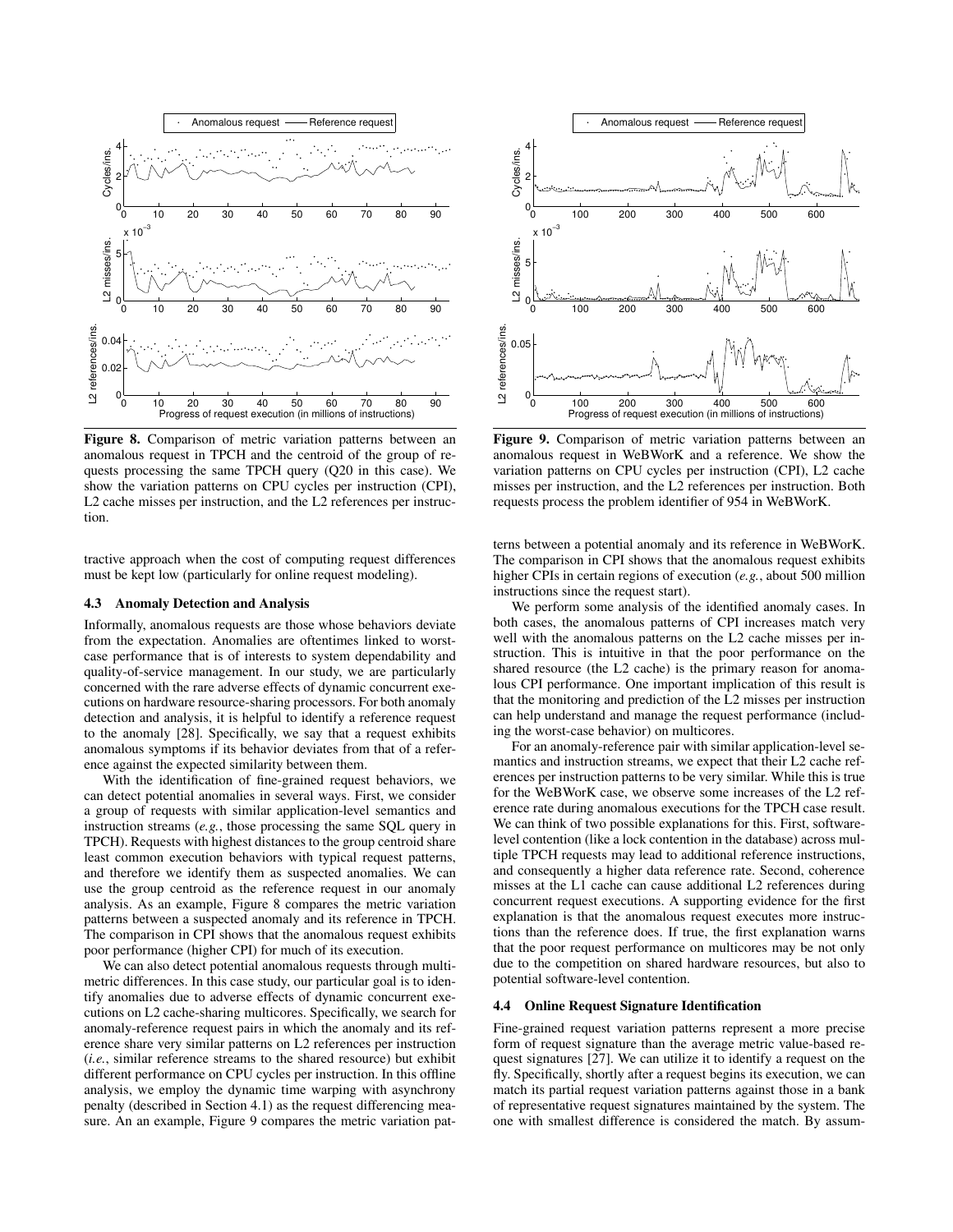

**Figure 10.** Effectiveness of the online request signature identification and CPU usage prediction. For each request, we show the prediction accuracy by utilizing request variation patterns for incremental amount of cumulative request executions—up to 10 million instructions for long-request applications TPCH and WeBWorK, and up to the median request length for the other three applications. The accuracy is defined as the percentage of requests with correct prediction (higher or lower than the median CPU usage).

ing the current request shares similar properties with the matched request in the bank, we can then predict the current request's properties well before it completes execution. For online request differencing, we use the L1 distance (defined in Section 4.1) for its low computation cost.

We evaluate the effectiveness of request variation pattern-driven online signature identification. In our evaluation, we collect a bank of 500 representative request signatures for each application. While the request signature can be the variation pattern of any hardware counter metric, we choose one that reflects the inherent request behavior free of dynamic effects on the shared L2 contention. Specifically, we employ the variations of L2 references per instruction as the signature. We utilize the request signature identification to predict whether the request CPU consumption is going to be higher or lower than a threshold. For each server application, the threshold is set as the median CPU usage of all requests in the workload.

We compare the effectiveness of the variation pattern-driven request signatures against the request signatures constructed from average metric values (used in our past work [27]). In both cases, the online identification utilizes the partial request execution (since the beginning of request execution) to construct its signature. For an additional comparison base, we look for a representative conventional approach that is also transparent to server applications (*i.e.*, requiring no application instrumentation or assistance). Fundamentally, without online information about an incoming request, there is little other choice but to use recent past workloads as the basis to predict incoming workloads. Specifically, we estimate the CPU usage of each request as the average CPU consumption of 10 recent past requests.

We compare the prediction accuracy under these approaches. The predication accuracy is the percentage of correctly identified request CPU usage (higher or lower than the threshold). For online identifications, we show the results on using incremental amount of cumulative request executions. Results in Figure 10 demonstrate that the variation-driven request signatures lead to significantly better predication accuracy than average metric value-based signatures for the web server, TPCC, TPCH, and RUBiS. Specifically, the prediction errors are reduced by around 10% or more for these applications. However, we observe poor effectiveness of both forms of request signatures for WeBWorK. We discover that all WeB-WorK requests follow almost identical processing semantics for the early part of request executions. Signatures constructed for the first 10 million instructions (out of the total several hundred million instructions in a typical WeBWorK request) cannot effectively identify the requests.

# **5. Variation-Driven Request Scheduling**

Online identification of request behavior variations can also enable adaptive CPU scheduling on multicore platforms. The basic idea is that by matching appropriate request execution periods in coexecution, we may improve efficiency by easing the resource contention. In a more limited scenario, the worst-case performance often arises from coincidental co-execution of peak-resource-usage request periods. The avoidance of such cases would improve the system performance dependability.

Our study is naturally related to previous multicore adaptive scheduling research for non-server applications [14, 15, 38]. Resource-aware request scheduling in server applications, however, requires the identification of request-level workload behavior variations. It also introduces significant challenges when the variation patterns are substantially more fine-grained than typical CPU scheduling quanta.

### **5.1 Online Behavior Prediction**

To support online system adaptation like the resource-aware CPU scheduling, it is important to predict request behavior variations on the fly. Specifically, at each sampling moment, we need to estimate the target metric value for the coming execution period (until the next counter metric sampling). Our choices of online predictors are limited by our OS-only management that does not leverage any compiler assistance or special hardware support. For instance, we do not possess the program-level statistics like the basic block vector [30].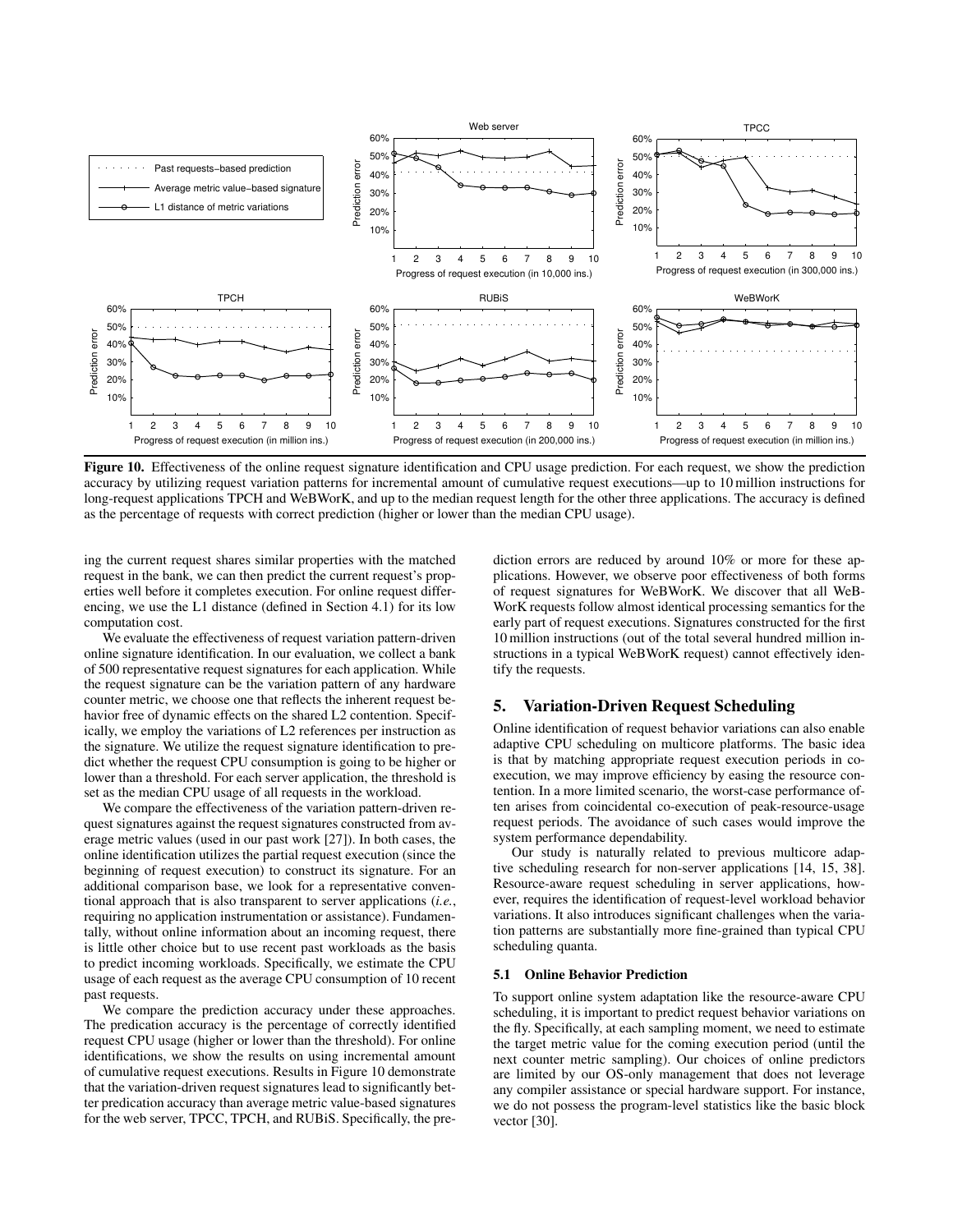We are particularly interested in the exponentially weighted moving average (EWMA) filters due to their low-cost maintenance in an online continuous fashion. The basic EWMA filter, like the one used for predicting the network round-trip time in TCP congestion control, can be continuously maintained in the following way:

$$
E_k = \alpha \cdot E_{k-1} + (1 - \alpha) \cdot O_k. \tag{4}
$$

Here  $E_k$  is the new estimate of the target metric while  $E_{k-1}$  is the last estimate.  $O_k$  is the current observation. The gain parameter,  $\alpha$ , adjusts the balance between the filter's stability and agility.

While the EWMA filter exponentially weighs the past samples, it assumes each new sample leads to an equal amount of aging for previous samples. In our processor counter sampling approach, only periodic interrupts produce fixed-length samples. Samples collected at request context switches and system calls may have widely varying time durations. Here we introduce a variable-aging EWMA filter, called *vaEWMA*, that considers this factor. Specifically, let  $t_i$  be the length of observation i and the unit length be  $\hat{t}$ . Then our vaEWMA filter can be incrementally maintained as follows:

$$
E_k = \alpha^{t_k/\hat{t}} \cdot E_{k-1} + (1 - \alpha^{t_k/\hat{t}}) \cdot O_k. \tag{5}
$$

Expressed only using observed samples, the prediction is:

$$
E_k = \sum_{i=0} \alpha^{\sum_{j=k-i+1}^k t_j/\hat{t}} \cdot (1 - \alpha^{t_{k-i}/\hat{t}}) \cdot O_{k-i}.
$$
 (6)

Note that the purpose of Equation 6 is to show the actual weight for each observed sample. The computation in practice follows the much simpler Equation 5.

We evaluate the effectiveness of the online request behavior prediction. We introduce two additional predictors for the comparison purpose. The first assumes the request behavior does not vary so it employs the request average metric value (using cumulative data from the request beginning to the prediction point) to predict the metric value at each point. The second assumes short-term stable behaviors so it predicts the metric value for the next period using that of the last.

Our experimental work in this section focuses on the longrequest applications TPCH and WeBWorK. This is because subrequest-granularity scheduling makes little sense for short requests that are comparable to or more fine-grained than a typical CPU scheduling quantum. We compare the request behavior prediction accuracy (on predicting L2 cache misses per instruction) of the these approaches. For the vaEWMA filter, we show prediction results with multiple settings for the gain parameter  $\alpha$ . The unit observation length  $\hat{t}$  is 1 millisecond.

Figure 11 presents the prediction accuracy in the root mean square errors. Specifically, let the request execution consist of  $n$ sample periods of lengths  $t_1, \dots, t_n$ . The actual target metric values for these samples are  $x_1, \dots, x_n$  respectively. Predicted values under a particular approach are  $\hat{x_1}, \dots, \hat{x_n}$ . Then we have:

Root mean square error = 
$$
\sqrt{\frac{\sum_{i=1}^{n} t_i \cdot (x_i - \hat{x}_i)^2}{\sum_{i=1}^{n} t_i}}
$$
 (7)

Results in Figure 11 show that our EWMA filters (with appropriate settings of the gain parameter  $\alpha$ ) achieve better prediction than alternative approaches for our test cases. This is because they adapt to request behavior changes while avoiding instability due to short-term fluctuations. For the rest of our case study in this paper, we set the gain parameter  $\alpha = 0.6$ . However, we do not claim the general applicability of this setting. Application-specific calibration of the gain parameter may be necessary.



**Figure 11.** Accuracy of predicting L2 cache misses per instruction for TPCH and WeBWorK using several online predictors.

#### **5.2 Contention-Easing CPU Scheduling**

We then study on the potential effectiveness of request behavior variation-driven scheduling to ease multicore resource contention. At the high level, our scheduling policy is that requests during their high resource usage periods should avoid co-execution as much as possible. We implement such a policy in the Linux 2.6.18 kernel. At each scheduling opportunity, the scheduler performs the following actions:

- 1. It checks whether any other CPU core is currently executing a request during a high resource usage period. If not, the scheduler chooses the request at the head of its local runqueue in the normal fashion.
- 2. Otherwise, it searches its local runqueue for a request that is *not* in a high resource usage period. If multiple such requests exist, it picks the one closest to the runqueue head for execution. If no such request exists, it gives up by scheduling in the normal fashion. Note that our current implementation does not migrate requests between different CPU core runqueues for simplicity.

Two issues are worth further discussions. First, general-purpose operating systems often employ large CPU scheduling quanta to avoid frequent cache pollution across context switches. In Linux, a scheduling quantum can be as long as 100 milliseconds. Such large quanta leave little room for fine-grained adaptive scheduling. To overcome this, we modify the scheduler to attempt request rescheduling at no more than 5 millisecond intervals. With frequent re-scheduling, the cache pollution costs at context switches can significantly negate the benefits of adaptive scheduling. Consider an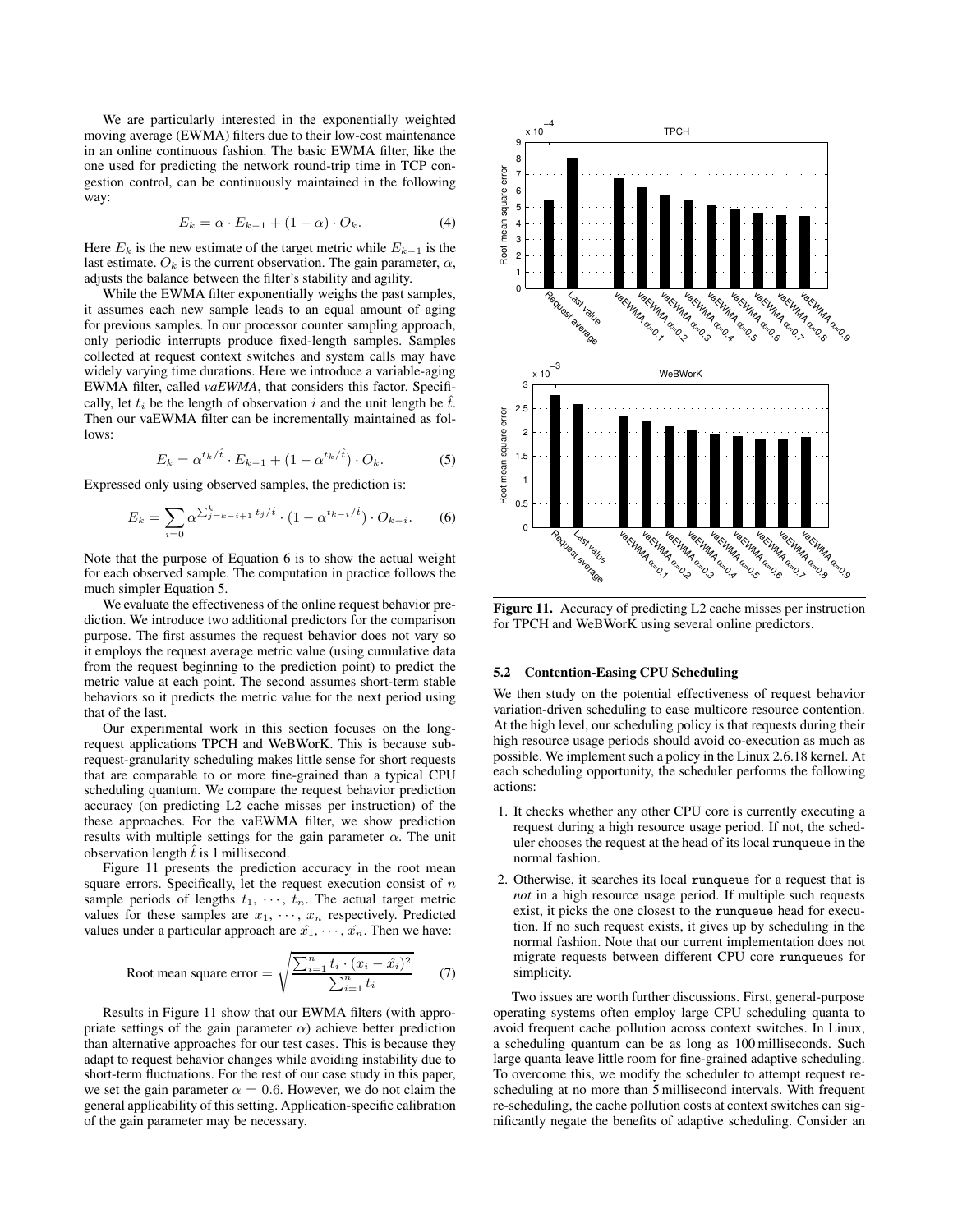

**Figure 12.** Effectiveness of contention-easing request scheduling for TPCH and WeBWorK. For each scheduling approach, we show the proportion of execution time when multiple CPU cores are simultaneously executing at high resource usage levels.

extreme (and unlikely) worst case, we have devised a microbenchmark to record a context switch cache pollution cost at more than 12 milliseconds on our experimental platform. To minimize unnecessary re-scheduling, we keep the current request at the head of the local runqueue before each attempt of adaptive scheduling. The current request would resume execution (without cache pollution) if no contention-easing re-scheduling opportunity emerges.

Second, the OS needs to monitor an appropriate hardware counter metric that indicates the resource usage intensity of the request executions. In our experiments, we use the metric of L2 cache misses per retired instruction. It not only reflects the performance of the shared on-chip L2 cache, but also provides an indication of the memory bandwidth usage. The latter is particularly important for fine-grained requests that do not have large working sets. Consequently their performance is more constrained by the memory bandwidth than by the L2 cache space. Finally, our anomaly analysis in Section 4.3 showed that high L2 misses per instruction are good indicators of worst-case poor performance. For each application, our experiments use the 80-percentile value of L2 cache misses per instruction as the threshold between high and low resource usage.

Figure 12 illustrates the effectiveness of contention-easing request scheduling for TPCH and WeBWorK. The shown results are averaged over three 1000-request test runs. Our scheduler tries to avoid co-execution of high-resource-usage cores in the system. We observe a reduction of high resource contention under the contention-easing request scheduling. In particular, the most intensive contention periods (when all four cores execute at high resource usage levels) are reduced by around 25% for the two applications. On the other hand, our contention-easing scheduling is unable to completely eliminate all high-contention executions. One reason is that our online behavior prediction (described in Section 5.1) still exhibits significant errors such that many high contention periods cannot be predicted for avoidance. Further, the high resource usage periods in some applications (particularly WeB-WorK, as shown in Figure 2) are unstable and their granularities can be far shorter than the CPU scheduling quantum.



**Figure 13.** The request performance of CPU cycles per instruction (CPI) under contention-easing CPU scheduling for TPCH and WeBWorK. Lower CPI indicates better performance. We show both average and worst-case (in high-percentile CPI) request performance.

While our scheduler can reduce the resource usage contention on the multicore platform, we are interested to see whether such reduction translates into request-level performance enhancements. Specifically, Figure 13 shows the request CPI performance of contention-easing CPU scheduling. Results show that the contentioneasing scheduling can reduce the worst-case request CPI (around 10% reduction for the two applications) but it does little to improve the average request performance. This mixed result is largely due to our scheduler's focus on the worst-case resource contention. An improvement to our scheduling approach is possible but challenging. In particular, a scheduler that attempts to resolve mild resource contention may frequently fail to find suitable scheduling targets. On the other hand, relieving the worst-case resource contention still brings a significant benefit in the system performance dependability. For instance, service-level agreements may specify requirements in high-percentile worst-case request performance.

### **6. Related Work**

Application behavior variations on hardware execution metrics have long been recognized. In particular, there is a large body of work on application phase identification and recognition in the literature [12, 13, 17, 29, 30]. Compared to these studies, our work is unique in terms of supporting request-oriented server workloads and operating system-level management. Specifically, server applications possess different workload features from those of technical computing and workstation applications. For instance, frequent network and storage I/O operations, along with the increasingly componentized server architectures, result in behavioral fluctuations that may not form long stable phases. Server systems also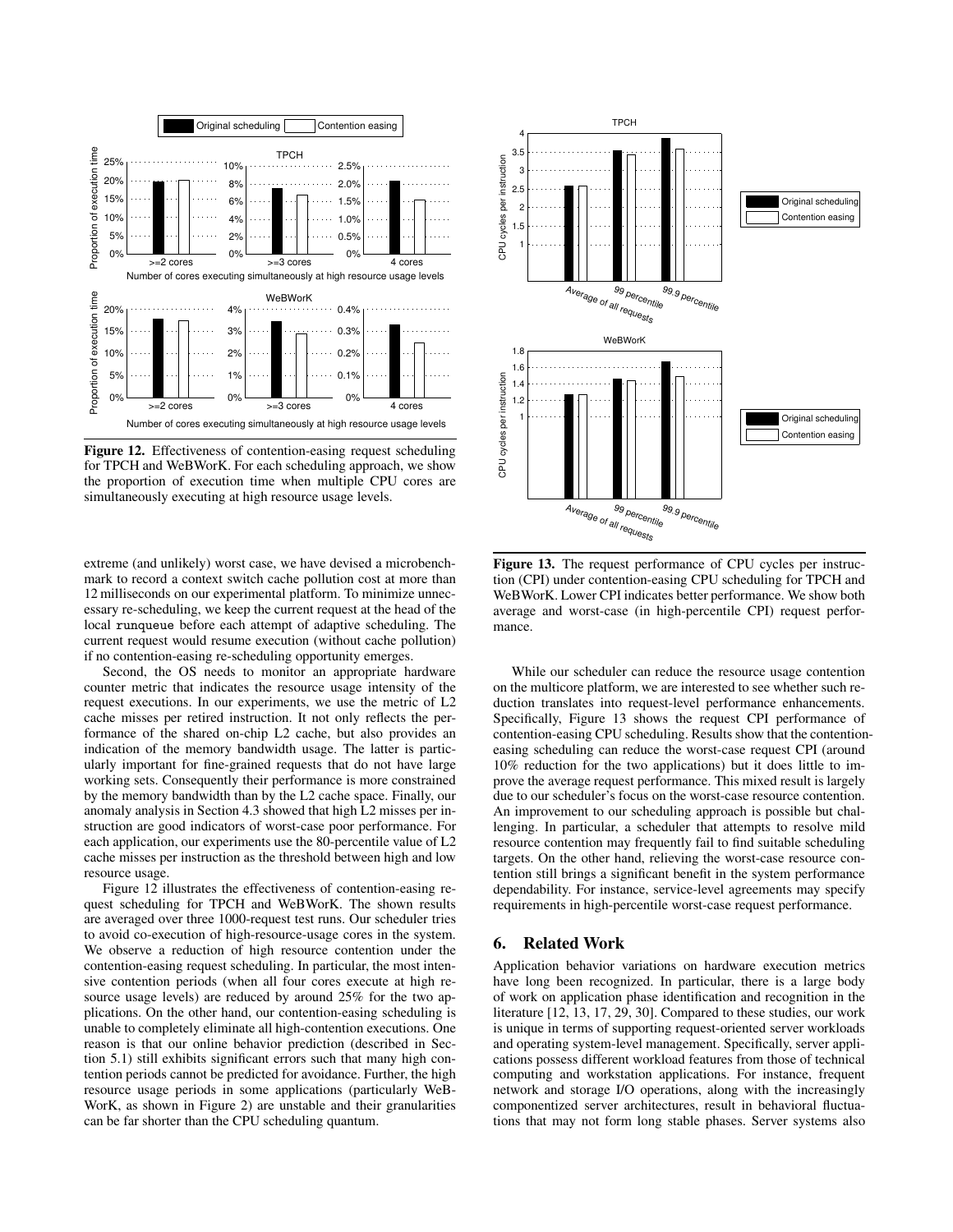introduce additional concerns such as high execution concurrency and new management functions like online request classification. Finally, our work targets transparent OS-level system management requiring no change in software applications or special hardware assistance. We only utilize control mechanisms and information available to the OS.

Barroso *et al.* [11] and Keeton *et al.* [19] examined architectural hardware execution characteristics for commercial server workloads. In particular, they discovered that processor features optimized for technical workloads may not be as effective for commercial server workloads. Besides separating user and kernel-level execution statistics, these studies were limited to reporting aggregate architectural characteristics for the whole server applications. However, request-level behavior characterization is necessary for fine-grained system management such as adaptive CPU scheduling and request classification.

Previous research has proposed OS-level techniques for online workload characterization. For instance, Anderson *et al.* presented a continuous profiling infrastructure that can accurately account low-level architectural events for individual instructions [8]. Barham *et al.*'s Magpie system addressed the challenge of attributing collected system metrics to individual requests in concurrent server environments [10]. Shen *et al.* further presented per-request characterization of hardware execution metrics [27]. Built on top of the previous results, this paper characterizes workload behavior variations within individual requests. Consequently, our work can enhance the precision of characterized workload behaviors and enable new fine-grained system management functions.

To achieve high performance and fairness, the system resource management cannot ignore the increasingly ubiquitous on-chip hardware resource sharing in today's multiprocessors. Recent research proposals include directly partitioning the shared on-chip cache [22, 34, 39] as well as indirectly managing resource contention through contention-easing scheduling [14, 38], fairnessoriented execution timeslice adjustment [15], and targeted execution throttling [40]. For instance, Fedorova *et al.* proposed that the task CPI can be a good indicator of CPU pipeline usage and simultaneously scheduling high-CPI tasks with low-CPI tasks on a multi-threading processor can reduce contention on the pipeline resource [14]. Existing results were mostly applied to non-server applications or they treat the whole server application as a scheduling unit. To support adaptive resource management within a single server application, it is essential to exploit fine-grained workload behavior variations at the request level.

As a form of sub-request granularity resource management, previous research investigated staged server processing architectures. Specifically, SEDA divides each request execution into a number of event-driven stages and applies staged resource allocation and control [37]. Cohort scheduling advocates the aggregate execution of similar stages across multiple requests to achieve high cache utilization efficiency [20]. Capriccio employs resource-aware task scheduling to prioritize request stages according to the availability of their needed resources [36]. Most of these approaches require manual programmer specification (*e.g.*, in the form of event-driven programming) to mark request stages. Capriccio adds stage boundary annotations automatically through compiler support. In contrast, our characterization of request behavior variations may transparently identify potential stage transitions at the OS and annotate each stage with its unique hardware execution characteristics.

# **7. Conclusion**

This paper provides a characterization of request behavior variations using several realistic server applications. We find that the inter-core resource sharing on multicore platforms obfuscates the request execution performance, leading to increased behavior variation. Further, our characterization shows that individual request executions exhibit fine-grained behavior variation patterns that are often stronger than the inter-request differences. This paper also presents operating system management to track request behavior variations online. Our OS management utilizes the frequent system calls in server requests to perform low-cost in-kernel event sampling. Further, the semantic implications of system call events allow some to act as signals for impending behavior transitions which can be exploited to improve the cost-effectiveness of online variation tracking.

Identified request behavior variation patterns represent a strong request signature that is more descriptive than the average metric value. Such signatures can help classify requests into groups with common variation patterns, and at the same time detect anomalous patterns that are often linked to worst-case performance. It can also support better online request identification and resource usage prediction.

Finally, our research produced mixed results for variationdriven request scheduling to ease multicore resource contention. In particular, we find that our contention-easing scheduling is unable to significantly improve the average request performance. This is in part due to the difficulty of accurately predicting online request behaviors in order to perform contention-easing scheduling. Another reason is that many request variation stages in realistic server applications are finer-grained than the typical operating system scheduling quantum. On the positive side, the contention avoidance tends to be more effective when it focuses on the rare, most intensive resource contention. Despite the lack of improvement on the average request performance, we see the encouraging result that variation-driven request scheduling can help alleviate worstcase performance. This enhances system dependability and better satisfies service-level agreements that specify requirements in highpercentile worst-case request performance.

For future work, our characterized request workload may serve as input to server system performance models to predict performance or its bounds under different system configurations. In particular, fine-grained behavior variation patterns can help project request resource consumption on a new hardware platform. In addition, our current prototype system only supports server applications running on a single machine. This is only due to the limitation of our request tracking and statistics maintenance infrastructure. The online management of request behavior variations across a distributed server architecture can expose both local and inter-machine variations. This would present a new dimension for request behavior classification. It may also guide additional distributed system resource management such as component placement.

### **Acknowledgments**

We received help from Xiao Zhang (University of Rochester) on configuring and reading processor hardware counter registers on our experimental platform. We thank the anonymous ASPLOS reviewers for comments that helped improve this paper. We also thank our shepherd Richard Draves (Microsoft Research) for assistance in the final revision.

# **References**

- [1] Intel 64 and IA-32 architectures software developer's manual volume 3B: System programming guide, part 2, table B-7. http://download.intel.com/design/processor/manuals/253669.pdf.
- [2] Moodle course management system. http://moodle.org/.
- [3] RUBiS: Rice University Bidding System. http://rubis.objectweb.org.
- [4] SPECweb99 benchmark. http://www.specbench.org/osg/web99.
- [5] TPC-C benchmark. http://www.tpc.org/tpcc.